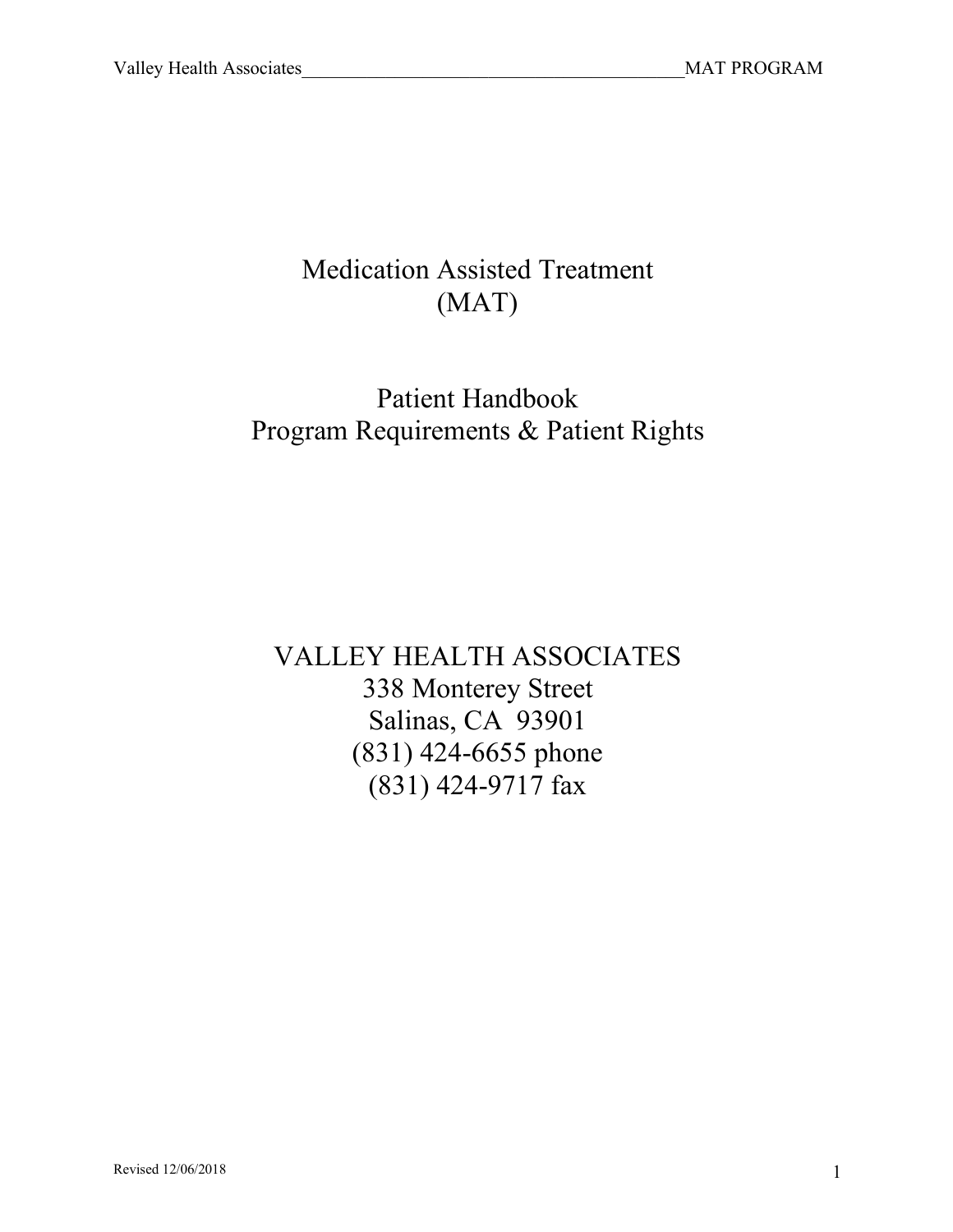# MISSION

Valley Health Associates is a non-profit organization offering intervention, prevention, and treatment services for those suffering from opioid and alcohol use disorders. Through Medication Assisted Treatment (MAT), Valley Health Associates offers an individualized and evidence based approach provided in a safe, caring, and supportive environment. Our main focus is to promote recovery and wellness through healthy and productive lifestyles changes while using a whole person approach to care.

# CORE VALUES

Here at Valley Health Associates we are committed to achieving excellence by ensuring each person served is:

- Treated with dignity and respect
- Ensured their privacy and confidentiality is and will be maintained and protected
- Given supportive and responsive service in a professional manner; and is
- Provided compassionate and meaningful drug treatment

If there are any problems with the patient's participating in our programs, they are encouraged to discuss the problems with their primary counselor, the medical staff, and/or the program director. Any conflicts of interest which may arise between the patient and staff will be resolved to the best interest of those concerned. If you have any questions, concerns, or suggestions regarding our program requirements, patient's rights, or the philosophy of VHA's programs, please address these issues with staff.

# CHARITABLE CHOICE

In compliance with Title 42 of the Code of Federal Regulations, Part 54, it is the practice of VHA and all contracted staff that they shall:

Incorporate language prohibiting discrimination against individuals based on religion within service modalities.

The purpose of this belief is to ensure that VHA staff and contract providers comply with guidelines in Title 42, Code of Federal Regulations Part 54: Nondiscrimination and Institutional Safeguards for Religious Providers.

# CLAS STANDARDS

The National CLAS Standards are a set of 15 action steps intended to advance health equity, improve quality, and help eliminate health care disparities by providing a blueprint for individuals and health and health care organizations to implement culturally and linguistically appropriate services.

Valley Health Associates is committed to the collective set of CLAS mandates, guidelines, and recommendations issued by the HHS Office of Minority Health intended to inform, guide, and facilitate required and recommended practices related to culturally and linguistically appropriate health services.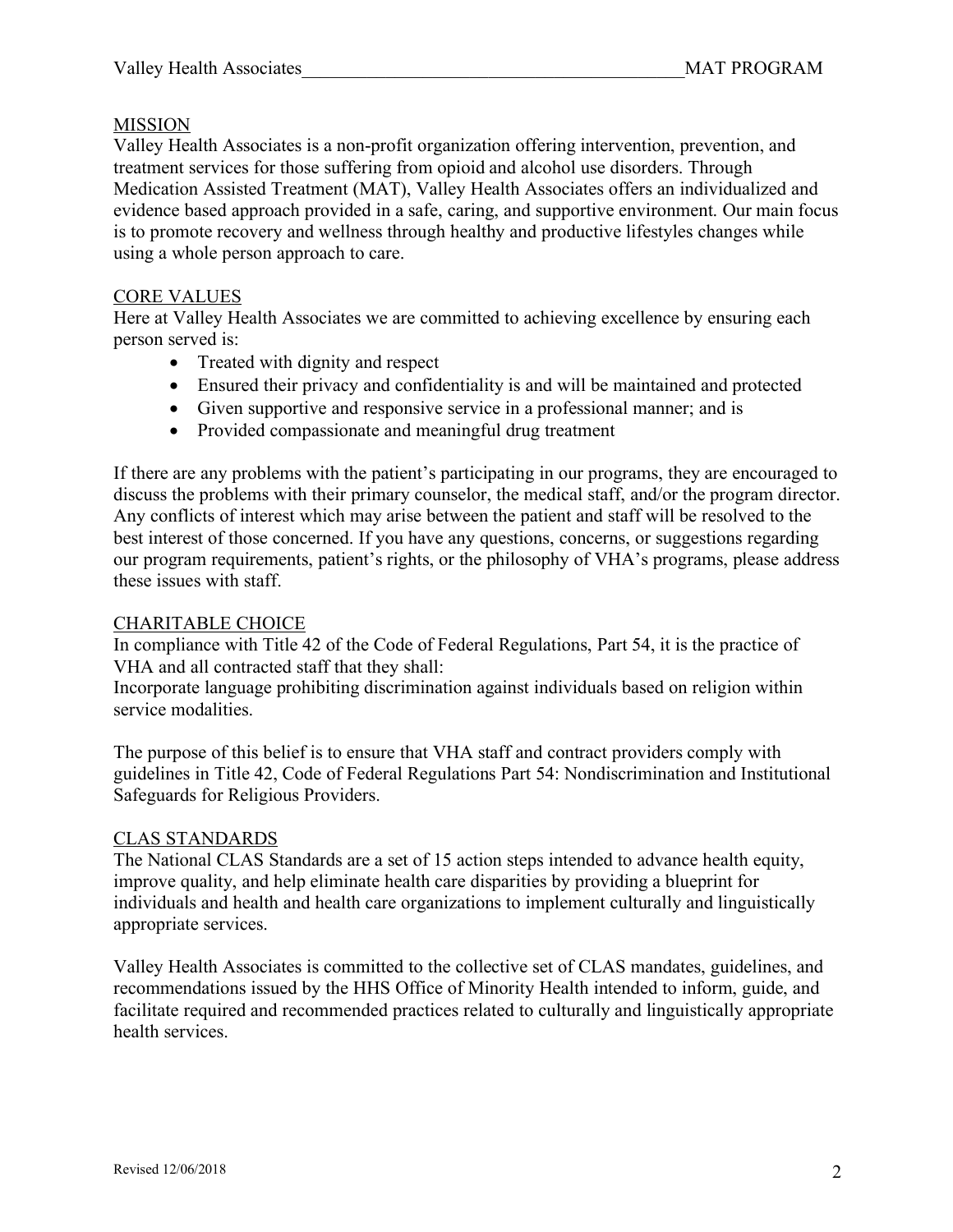## PATIENT INFORMATION

Valley Health Associates' Medication Assisted Treatment (MAT) program offers quality medical evaluation, examination, and assessment for opiate and alcohol addiction, as well as individual and group counseling services, treatment planning, medical follow-up services, referral services, and alcohol and drug education.

Our staff, which includes qualified, experienced medical and counseling personnel, is dedicated to helping you, the patient, to eliminate physical and psychological addiction to opiates and other drugs. We are here to help you make these positive changes in all areas of your life; educationally, vocationally, spiritually, socially, medically, and legally. You also have the right to participate in all decisions related to your care. Every effort will be made by our staff to provide effective, efficient, and, comprehensive care for you in a safe, clean, accessible, and confidential environment during your treatment.

VHA's MAT program is operated within the laws and regulations under state statues: Health and Safety Code, Article 3, California Code of Regulations (CCR), Title 9 (Revised June, 1998). We are also regulated by federal regulations; Center of Substance Abuse Treatment (CSAT); and Drug Enforcement Administration (DEA). We are accredited by the Commission on Accreditation of Rehabilitative Facilities (CARF).

All information and records obtained in the course of your treatment are also subject to the following; Confidentiality and Disclosures provisions contained in Article 7 (commencing with Section 5325) of Chapter 2 of 1 of Division 5 of the Welfare and Institution Code; Title 42 of the Code of Federal Regulations; HIPAA Privacy Rule and VHA's Privacy Practices. Your primary counselor will explain your rights to confidentiality during program orientation.

According to the Federal Government and SAMHSA authority, MAT is a form of pharmacotherapy and refers to any treatment for a substance use disorder that includes a pharmacologic intervention as part of a comprehensive substance abuse treatment plan with an ultimate goal of patient recovery with full social function.

In the US, MAT has been demonstrated to be effective in the treatment of alcohol dependence with Food and Drug Administration approved drugs such as disulfiram; and opioid dependence with methadone and buprenorphine.

As part of a comprehensive treatment program, MAT has been shown to:

- Improve survival rate of those at risk of overdose
- Increase retention in treatment
- Decrease illicit opiate use
- Decrease hepatitis and HIV seroconversion
- Decrease criminal activities
- Increase employment
- Improve birth outcomes with perinatal addicts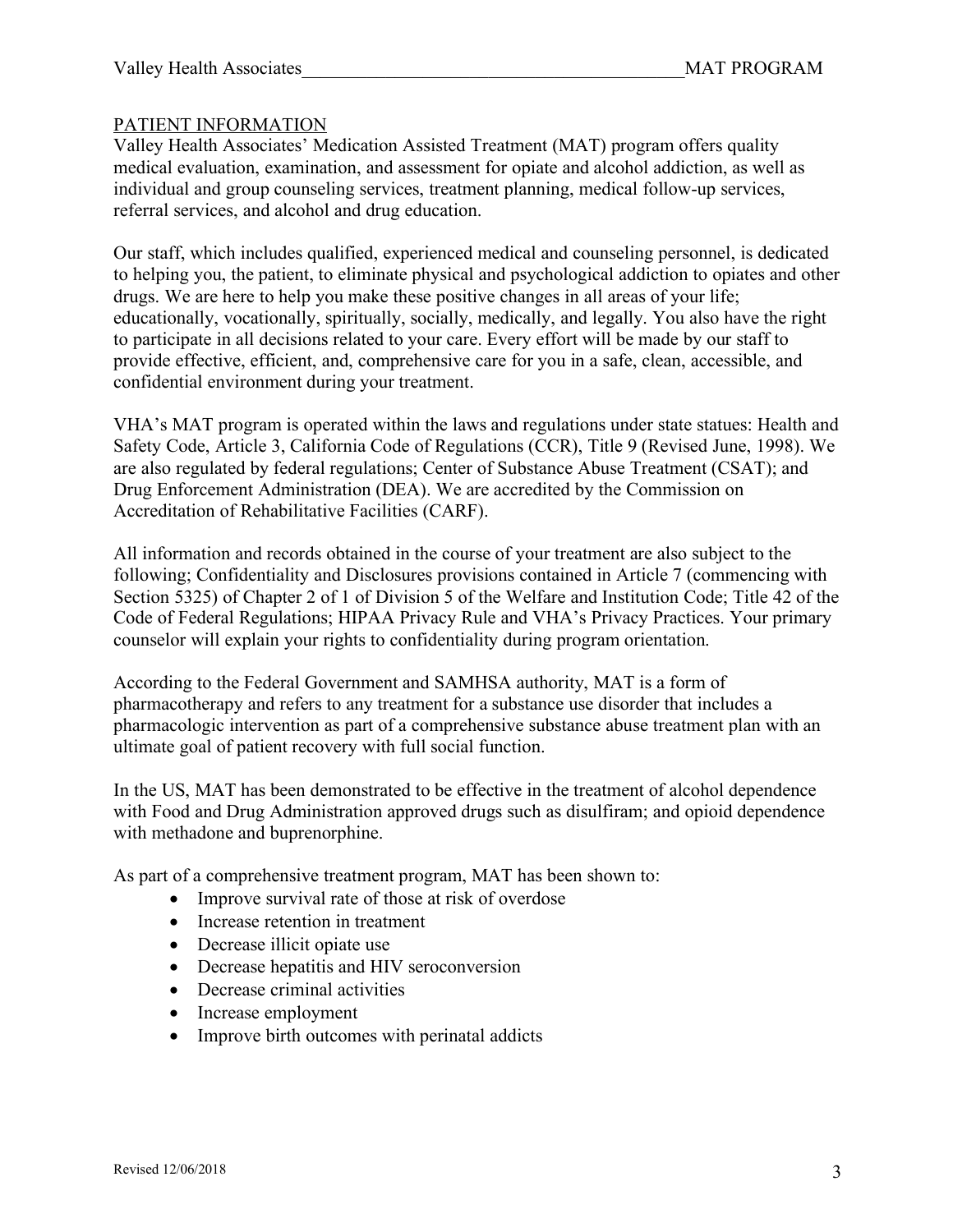| <b>HOURS OF OPERATION</b>      |                                     |
|--------------------------------|-------------------------------------|
|                                |                                     |
|                                |                                     |
|                                |                                     |
| <b>DISPENSING HOURS</b>        |                                     |
|                                |                                     |
|                                | Closed for Lunch $11:30 - 12:00$ pm |
|                                |                                     |
| <b>IMPORTANT PHONE NUMBERS</b> |                                     |
|                                |                                     |
|                                |                                     |
|                                |                                     |
|                                |                                     |
|                                |                                     |
|                                |                                     |

#### TREATMENT OPTIONS

Methadone is a full opioid agonist. Methadone works by changing how the brain and nervous system respond to pain. It lessens the painful symptoms of opiate withdrawal and blocks the euphoric effects of opiate drugs such as heroin, morphine, and codeine, as well as semi-synthetic opioids like oxycodone and hydrocodone.

Buprenorphine is an opioid partial agonist. This means, like opioids, it produces effects such as euphoria or respiratory depression. With buprenorphine, these effects are weaker than those of full drugs such as heroin and methadone.

Disulfiram- Daily Medication used to treat chronic alcohol dependence.

Nalaxone- Is used to prevent overdose by opioids such as heroin, morphine, and oxycodone. It blocks opioid receptor sites, reversing the toxic effects of the overdose. Naloxone is administered when a patient is showing signs of opioid overdose.

#### PATIENT ADMISSION CRITERIA

Before admitting an applicant to detoxification or maintenance treatment the patient MUST complete an INITIAL CONTACT, the required RPR lab work, and a ASAM risk assessment. The medical director shall conduct a full medical and physical evaluation prior to admission on the patient's scheduled day of intake.

Prior to Admission Patients MUST meet the following Criteria per Title 9 Section 10270:

- Confirmed documented history of at least two years of addiction to opiates.
- Confirmed history of two or more unsuccessful attempts in withdrawal treatment with subsequent relapse to illicit opiate use.
- A minimum age of 18 years, 16 years of age with parental consent.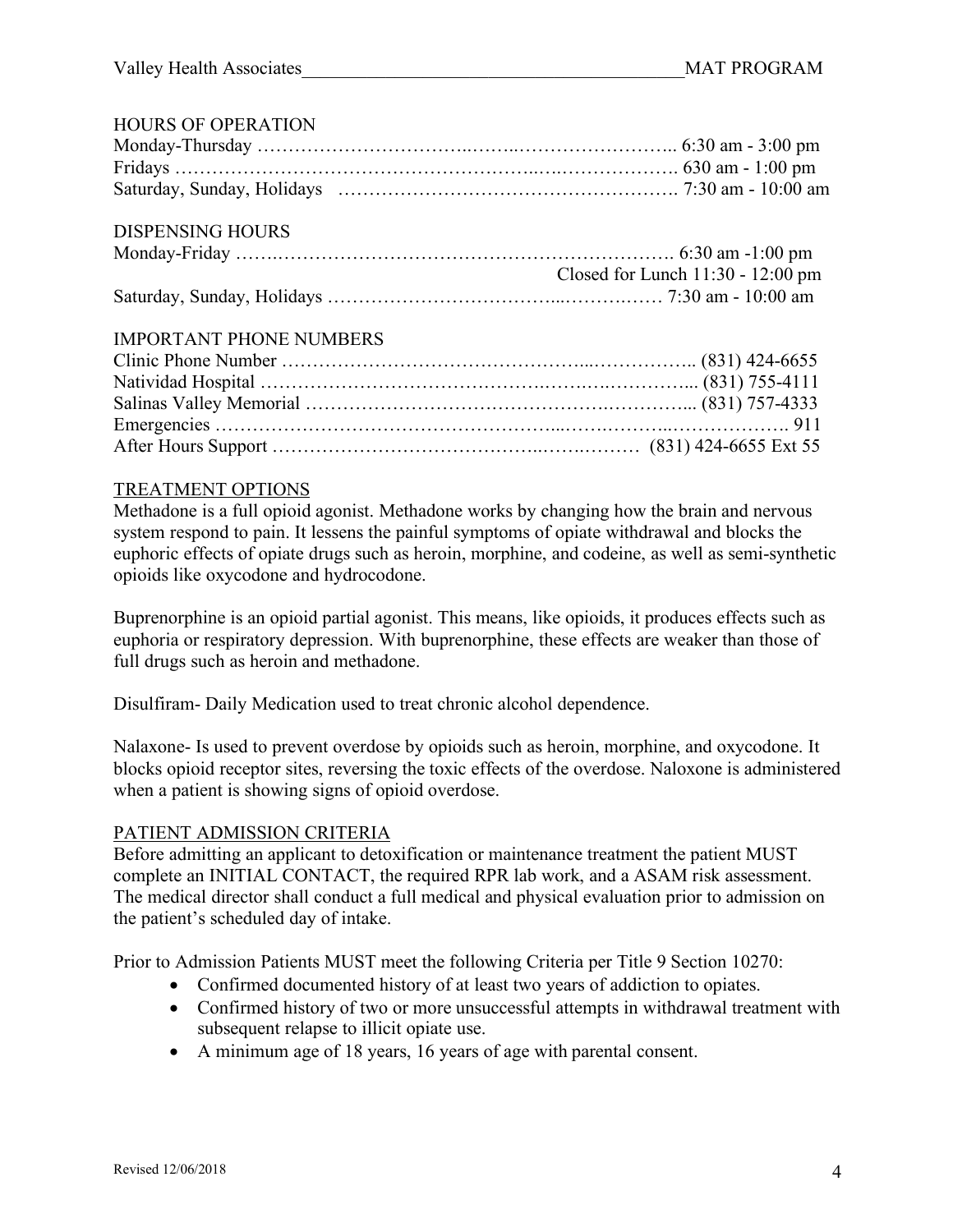- Certification by a physician of fitness for replacement narcotic therapy based upon physical examination, medical history, and indicated laboratory findings. Plans for correction of existing medical problems should be indicated.
- Evidence of observed signs of physical dependence.

An applicant who has resided in a penal or chronic care institution for one month or longer may be admitted to maintenance treatment within one month of release without documented evidence to support findings of physical dependence, provided the person would have been eligible for admission before he or she was incarcerated or institutionalized and, in the clinical judgment of the medical director or program physician, treatment is medically justified.

Previously treated patients who voluntarily detoxified from maintenance treatment may be admitted to maintenance treatment without documentation of current physical dependence within six months after discharge, if the program is able to document prior maintenance treatment of six months or more and, in the clinical judgment of the medical director or program physician, treatment is medically justified. Patients admitted pursuant to this subsection may, at the discretion of the medical director be granted the same take-home step level they were on at the time of discharge

Pregnant patients who are currently physically dependent on opiates and have had a documented history of addition to opiates in the past may be admitted to maintenance treatment without documentation of a two-year addiction history or two prior treatment failures, provided the medical director in his or her clinical judgment, finds treatment to be medically justified.

# LOITERING

Loitering in and around the clinic is prohibited by law. Unless you have legitimate business in the clinic, you are expected to leave the clinic and area outside the clinic immediately after receiving services. Loitering before dosing hours is also prohibited.

#### PRESCRIPTIONS

All drugs prescribed by other physician must be reported to our clinic staff as soon as possible. If you are required to obtain medical care away from the clinic, it is absolutely necessary that the physician treating you be informed that you are taking prescribed methadone. This is extremely important if you are scheduled for surgery. If you must use a prescription drug for any reasons, please follow these steps:

- Do not tamper with the prescription bottle or label in any way.
- Leave the medication in the original container.
- Bring the prescription to the clinic within the first week after received.
- Register the prescription with both your counselor and the nurse within the first week after received.
- Unless the prescription medication is approved by the program, a positive urinalysis test resulting from the medication will not be excused.
- Do not take medications that were prescribed for someone else.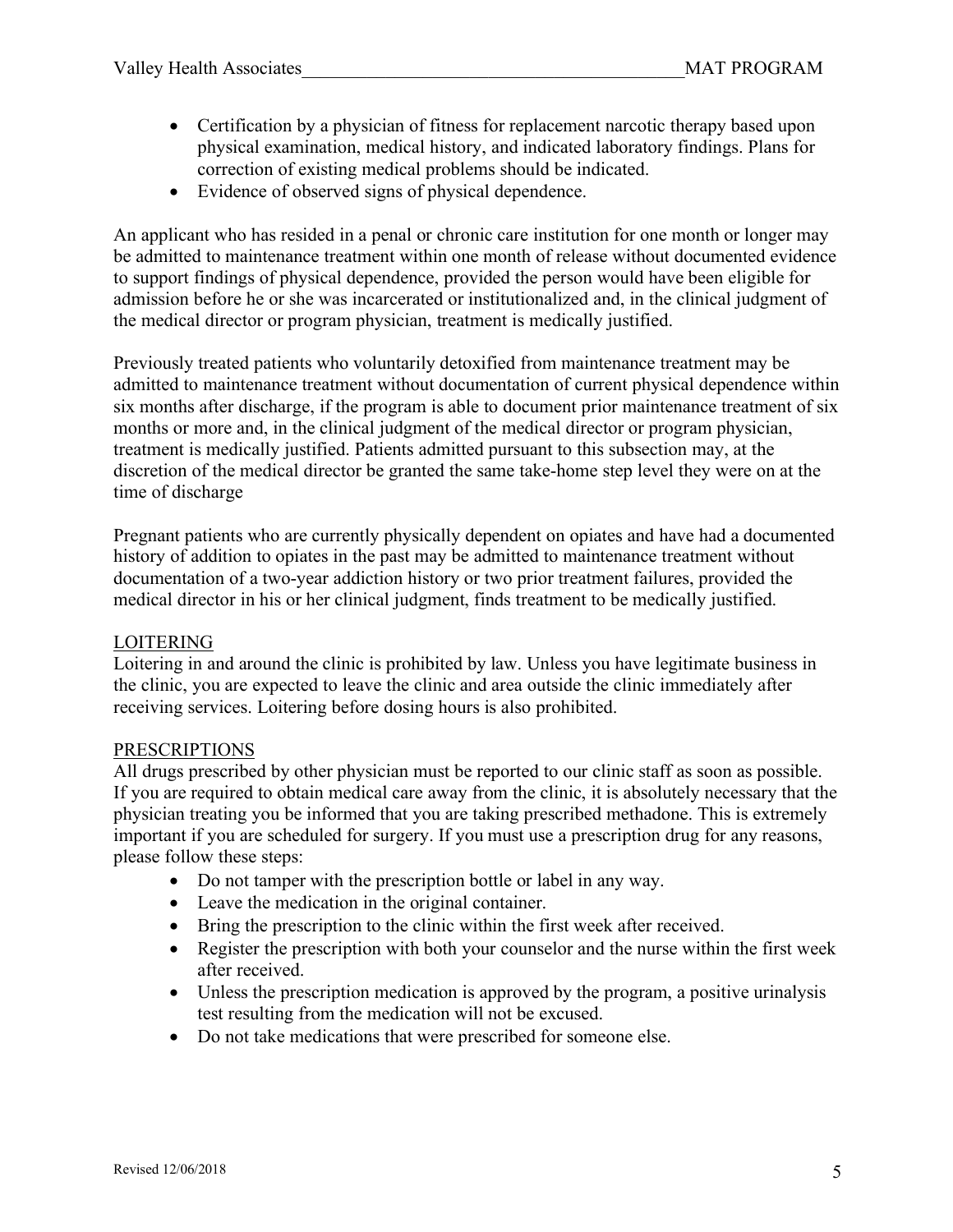## VISITORS

Due to confidentiality requirements (VHA's Privacy Practices, and Federal Regulations), **NO ONE** other than our patients will be allowed in the clinic or the immediate vicinity during dispensing hours. We do, however, encourage family members to be supportive during your recovery from drug dependence. Individualized arrangements will be made by you counselor to accommodate their involvement during our regular business hours.

# PATIENT ORIENTATION

Valley Health Associates shall advise patients of the nature and purpose of treatment which shall include but shall not be limited to the following information.

(1) The addicting nature of medications used in replacement narcotic therapy.

(2) The hazards and risks involved in replacement narcotic therapy.

(3) The patient's responsibility to the program.

(4) The program's responsibility to the patient.

(5) The patient's participation in the program is voluntary in which the patient may terminate his/her participation in the program at any time without penalty.

(6) The patient will be tested for evidence of use of opiates and other illicit drugs.

(7) Medications (methadone) is transmitted to the unborn child and may cause physical dependence

(8) Take-home medication which may be dispensed to the patient is only for the patient's personal use.

(9) Misuse of medications will result in specified penalties within the program and may also result in criminal prosecution.

(10) The patient has a right to a humane procedure of withdrawal from medications used in replacement narcotic therapy and a procedure for gradual withdrawal is available.

(11) Possible adverse effects of abrupt withdrawal from medications used in replacement narcotic therapy.

(12) Protection under the confidentiality requirements.

# ADVERSE SIGNS & SYMPTOMS

It is very dangerous to mix methadone/buprenorphine with alcohol, sleeping pills, other sedatives and narcotics, stimulants, and tranquilizing drugs. Talwin must never be ingested. Combinations of these drugs may easily result in overdose and death.

If you or anyone you know are experiencing any of the following overdose signs an symptoms, contact our medical staff or 911 emergency services immediately"

Opioids (heroin, methadone, buprenorphine, morphine, etc.)

Slow- shallow or labored breathing, flushing of the face, weak pulse, euphoria, dysphoria, agitation, pinpoint pupils, bluish skin/fingernail/lips, dizziness/drowsiness, disorientation, visual disturbances, low blood pressure, dry mouth, impaired walking or speaking or coma.

Nalaxone (Narcan)

Symptoms of an allergic reaction from naloxone include; hives or swelling in the face, lips, or throat, should seek medical help immediately. Use of naloxone may cause symptoms of opioid withdrawal, including: Feeling nervous, restless or irritable, body aches, dizziness, weakness, diarrhea stomach pain, nausea, fever/chills and goose bumps.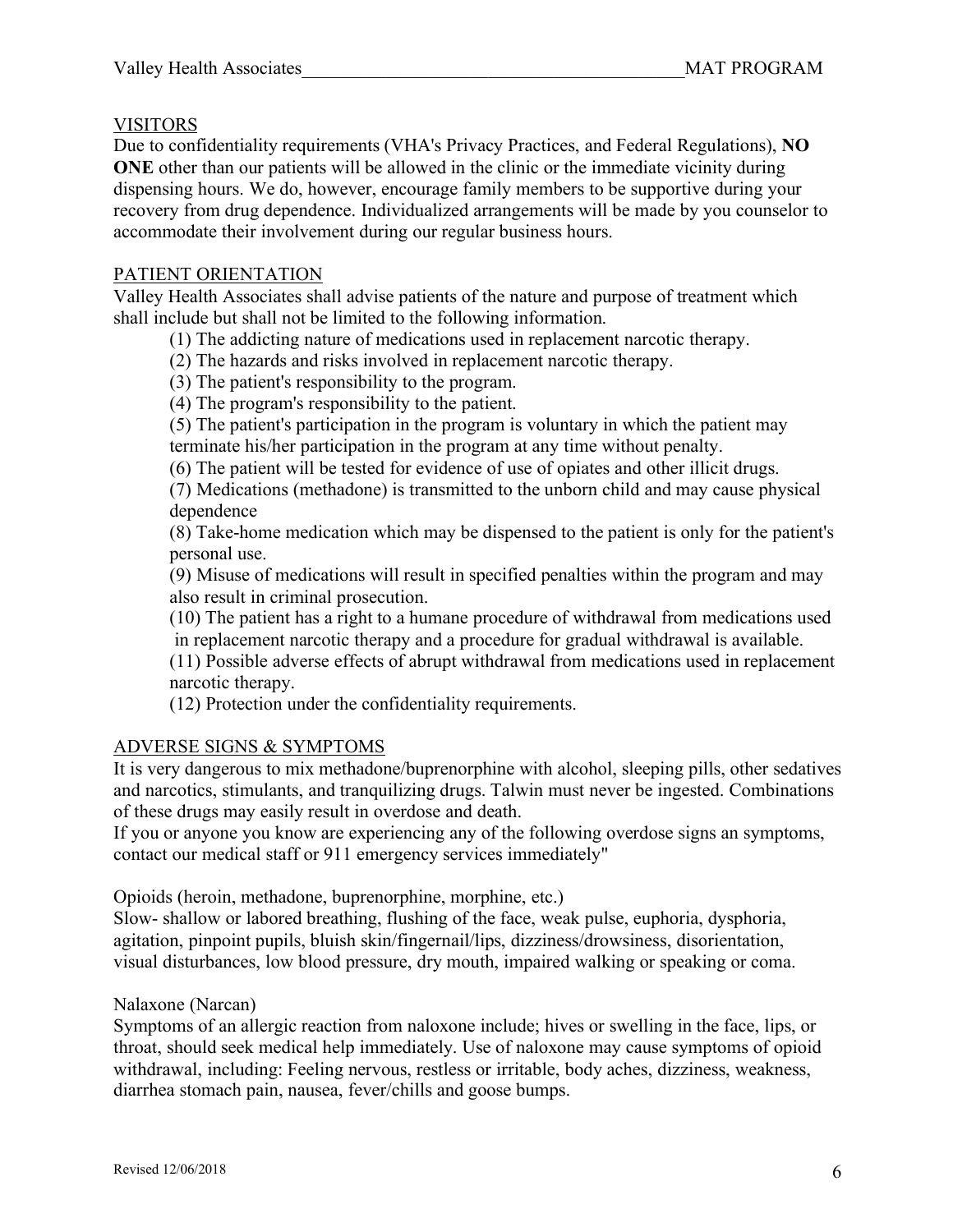## Disulfiram (Antabuse)

Disulfiram should never be taken while intoxicated and it should not be taken for at least 12 hours after drinking alcohol. Unpleasant side effects include: nausea, headache, vomiting, and chest pains. Difficulty breathing can occur as soon as ten minutes after drinking even a small amount of alcohol and can last for an hour or more.

## INTOXICATION

Patients who come to the clinic, and are assessed by the dispensing nurse to be under the influence of alcohol and/or other drugs, **WILL NOT** receive methadone on that day. This is for your own health and safety. Should positive breath analyses occur on a regular basis, you will be given a warning, placed on probation contract, and/or terminated from treatment. You may be required to submit to daily breath analysis' (BA) is suspected of alcohol use. Should your test register any amount of alcohol, or if you refuse to take this test, it will count as a positive result and you will not receive methadone on that day.

#### HOME DELIVERY

VHA can not arrange for home deliveries if you are medically incapacitated, hospitalized and/or placed on strict bed rest of any kind. However, our program physician or medical director may approve a medical exception for "take home" for medication not to exceed a two week period. Please see your counselor if you feel you meet criteria. Note: the patient must have written documentation confirming this medical disability or crisis.

## PATIENT'S RESPONSIBILITY TO THE PROGRAM

Each patient has a responsibility to keep all appointments at the clinic. He/she must obtain their medication only during dispensing hours, except in an emergency and/or by special arrangements. Appointments with counseling staff may be scheduled on an individual basis.

Remember to carry your VHA program ID card with you at all times. Should you loose your ID card; a \$5.00 replacement fee will be assessed.

Setting up drug deals and dealing drugs; verbal abuse; violence or threats of violence against others or acting in a manner so as to enhance the occurrence of threats and/or other illegal activities are grounds for immediate involuntary termination from the program. A patient who is in noncompliance with program rules will be given a warning, placed on probation contract, and/or involuntarily terminated from treatment.

# DISPENSING MEDICATION PROCEDURE

Upon entering the clinic, the patient is to report to the front office staff and present their ID card. They will then be informed of any messages from your counselor or other staff regarding counseling sessions, drug testing, referral for lab tests, and/or past due program fees. The patient will then need to wait in the loby until the nurse indicates that he/she is ready to provide them their medication. The patient will be identified by program number issued on day of intake. The patients identifying number will be called over the loud speaker in which the patient will then proceed to the dispensing window. There is to be only **ONE** patient at the dispensing window at any given time. Depending on the type of medication, it must be swallowed or dissolved in front of the nurse prior to leaving the dispensing window. The patient then must speak directly to the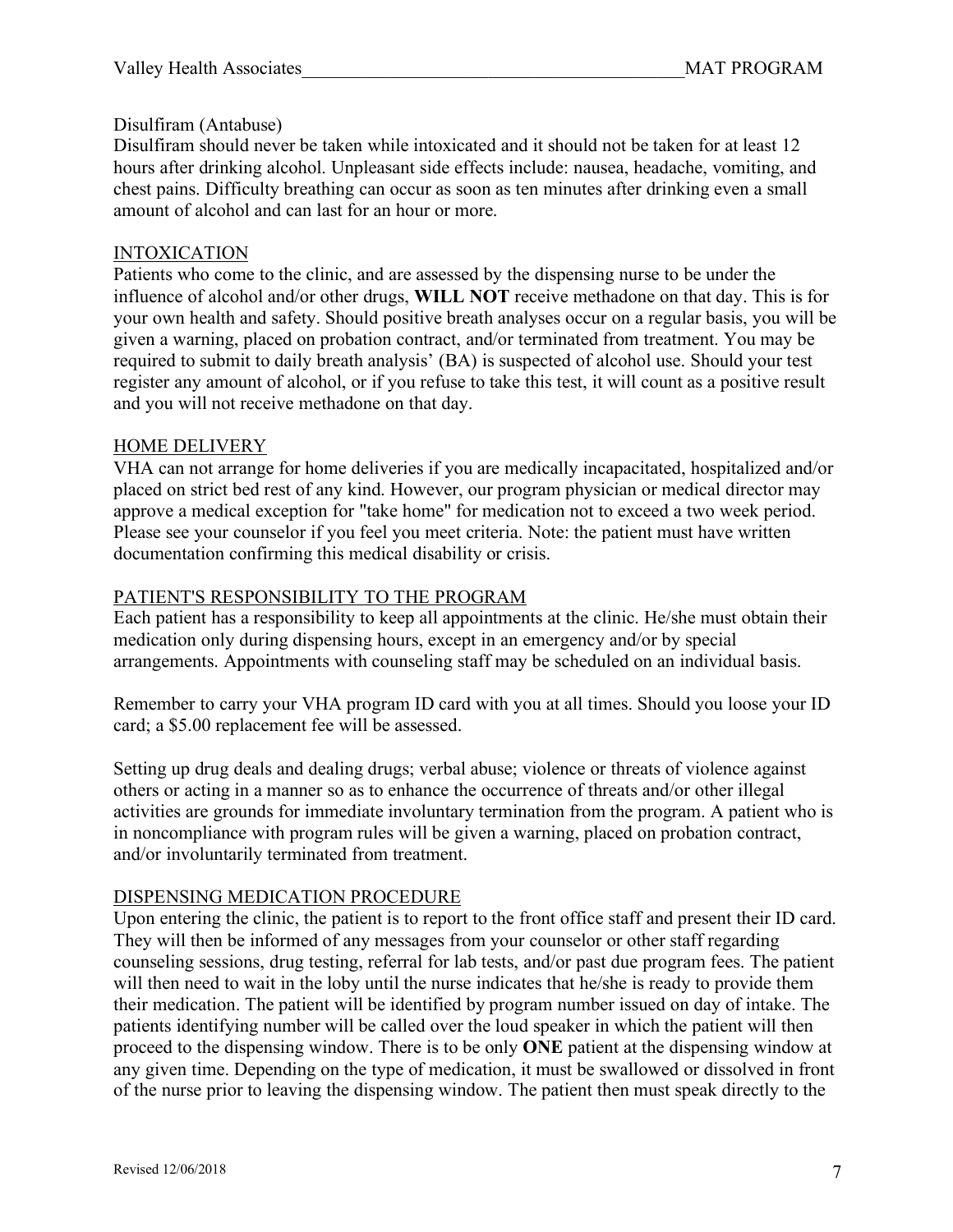nurse in an effort to verify consumption. The empty medication cup is then given back to the nurse for disposal. Patients are not to linger around the dispensing window, as this distracts the nurse and slows down the process, and may lead to accidents such as spilled doses. Once a patient receives their medication, they should exit the clinic and parking lot immediately.

## MEDICATION DOSES

VHA does not have a "blind-dosing" policy. However, if you feel that your current medication dose is too low or too high; complete a medication dose adjustment form with your assigned counselor. Your counselor will then make a recommendation, and submit the request to our medical director for approval. Medication levels are confidential between patient and staff.

#### SPILLED DOSES

Spilled doses of medication will be replaced only at the discretion of the nursing staff and must be observed. Each incident will be treated individually, on a case by case basis.

## ATTENDANCE REQUIREMENTS

In most cases, a patient shall be expected to attend the clinic daily or as directed by medical staff. An exception to this is patients who are on step level/take-home status; or on a temporary transfer to another clinic. A patient may be absent without notifying the program for no more than two (2) weeks. After two weeks (14 days) of no contact, the patients' participation in the program shall be terminated. There are no penalties for absences of less than two (2) weeks unless the patient is in non-compliance with program requirements. The program physician will order a dose reduction for patients who are absent for three consecutive days or more days. The only exception is when a patient is receiving MAT medications while in a hospital and/or correctional setting. If the patient is discharged and wants to be readmitted into the program, he/she shall be admitted only as a new patient upon the approval of the medical director.

#### INDIVIDUAL AND GROUP COUNSELING

All patients receiving treatment at Valley Health must attend at least 2 monthly individual counseling sessions for a minimum of 5 units of service (50 minutes) each session, unless otherwise recommended by the counselor and/or Medical Director.

All new patients will be required to attend a minimum of 8 group therapy sessions prior to consideration of any additional step levels. An exception to this is if the new patient is transferring from another MAT provider and is on step level at time of admission, without a break in treatment. Please note, group therapy is open to all others patients who wish to attend at any time and for any reason.

#### INCARCERATION

If you are arrested and incarcerated in the local county jail, you will need to inform their medical staff that you are receiving treatment from our clinic. Remember, your medical care is the responsibility of the jail physician while incarcerated.

(a) If the program is aware that a patient has been incarcerated, the program physician and/or nursing staff shall attempt to cooperate with the jail's medical officer in order to ensure the necessary treatment for opiate withdrawal symptoms, whenever it is possible to do so.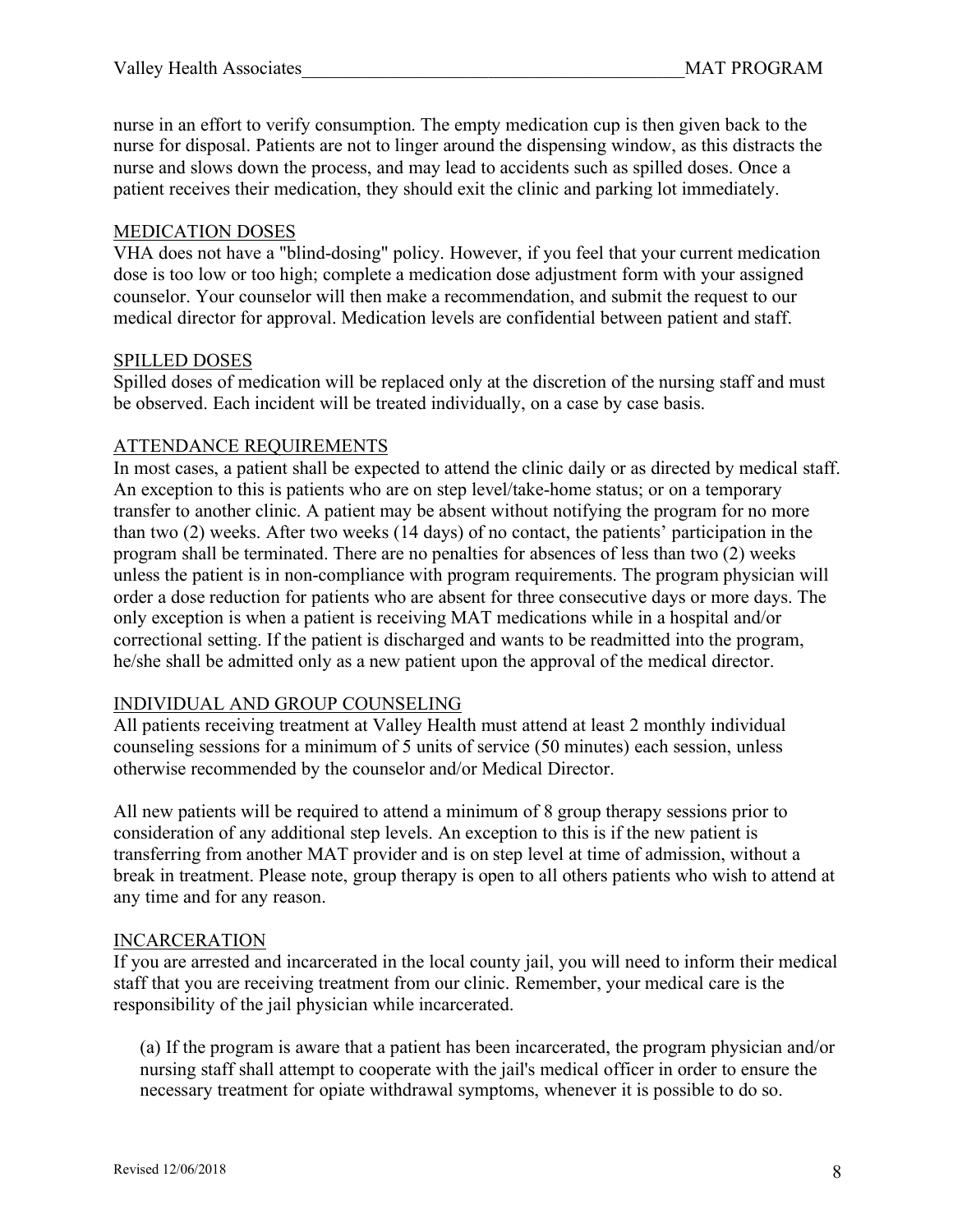- (b) The patient's record shall contain documentation of:
	- (1) The program physician's coordination efforts with the jail; and
	- (2) The date(s) of incarceration, reason(s), and circumstances involved.

# HOSPITALIZATION

If you are hospitalized while participating in our MAT program, please inform VHA's nursing staff immediately. It is essential that the hospital staff be made aware of the medication the patient is receiving for opiate dependency. Again, the patient's participation must be disclosed in order to continue receiving your medication in the hospital setting.

(a) If the program is aware that a patient has been hospitalized, the program physician and/or nursing staff shall attempt to cooperate with the hospital's nursing staff in order to ensure the necessary treatment for opiate withdrawal symptoms, whenever it is possible to do so. (b) The patient's record shall contain documentation of:

(1) The nursing staff and/or program physician's coordination efforts with the hospital; and (2) The date(s) of hospitalization, reason(s), and circumstances involved.

# PATIENT'S RIGHTS

Each patient receiving service(s) from VHA shall have rights which include, but are not limited to, the following:

1. The right to privacy and confidentiality as provided in 42 CFR. Part 2(Code of Federal Regulations), and VHA's Privacy Practices in compliance with the HIPAA Privacy Rule. 2. To be accorded dignity at all times by the staff and other participants in our programs. In addition, a respectful and safe treatment for women is accomplished through staff sensitivity towards women's issues and adequate female staffing.

3. To be accorded clean, safe/accessible, and sanitary accommodations in an alcohol and drug free environment. In addition, the facility will be well lit and supervised by competent staff.

4. To be free from: abuse (intellectual, emotional, physical and sexual); financial or other exploitation; retaliation; humiliation; and neglect.

5. To be assured of nondiscrimination on the basis of age, mental or physical disability, ethnic group identification, race, national origin, religion, sex or sexual orientation.

6. To be given an orientation of VHA program requirements: education on addiction, and the effects of methadone on opioid dependency; program expectations; regulations; fees assessed for services and refund policy; referrals to legal entities for appropriate representation or other legal right; and referrals to 12-step meetings and other community resources.

7. To be made available, upon written request to the Program Director, all clinical records relating to your treatment.

8. To be able to file a grievance or appeal, or to request an investigation and resolution for any VHA decisions regarding your treatment - including but not limited to involuntary discharge or infringement of your rights: first, you should contact your counselor; then, the next course of action is to contact VHA's Executive Director, Salinas; Monterey County Health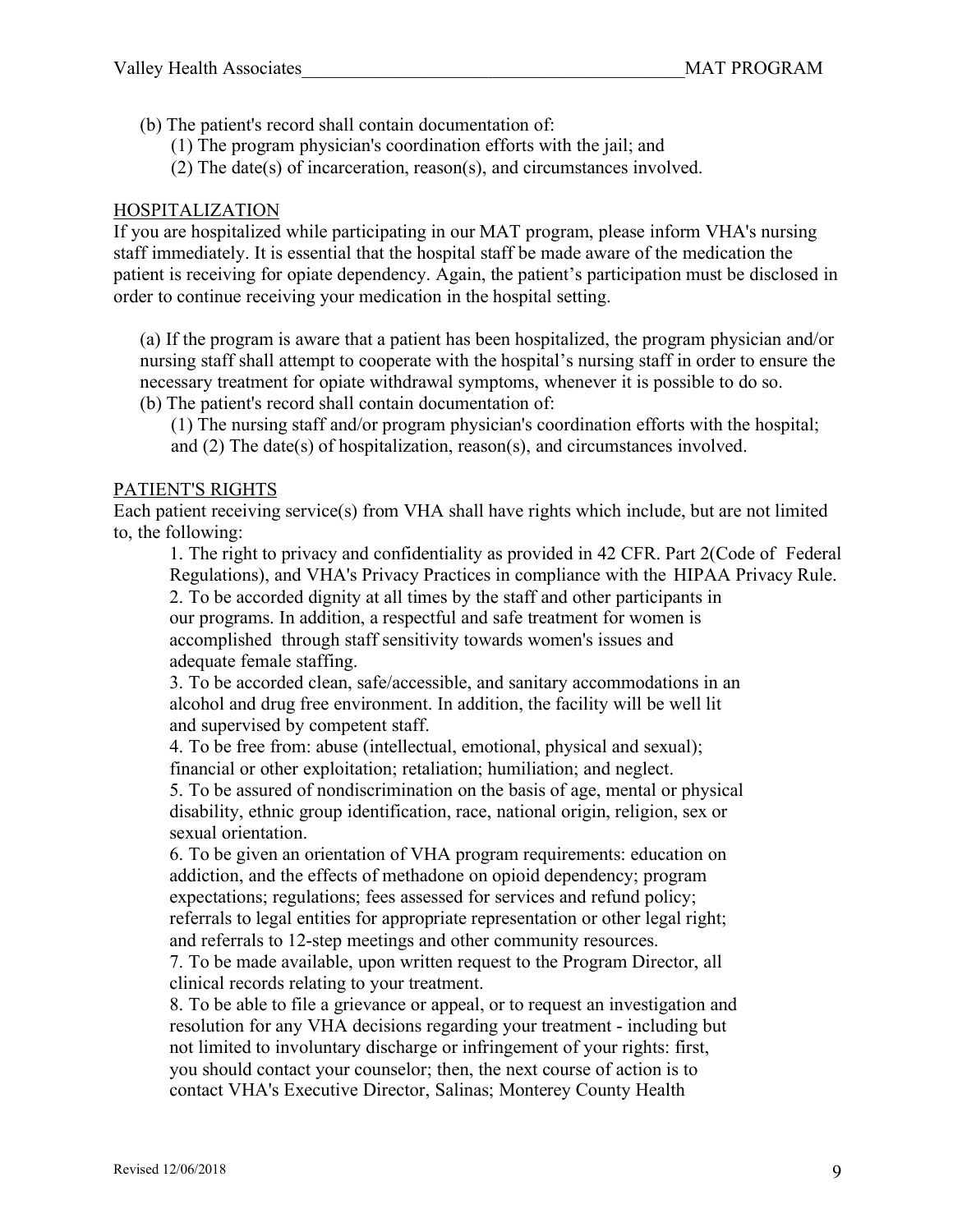Department, Behavioral Health Division, Salinas; or the Department of Alcohol and Drug Programs, Sacramento, CA. In addition, any suggestions or comments are welcomed.

#### TAKE-HOME MEDICATION STEP LEVEL & SCHEDULES (METHADONE)

- Step I Level –Admission a single take home if determined responsible for State approved Holidays §10380.
- Step II Level –After 90 days of continuous maintenance treatment, the medical director or program physician may grant the patient not more than a two-day take-home supply of medication. The patient shall attend the program at least five times a week for observed ingestion. \*Plus one (1) if State holiday.
- Step III Level –After 180 days of continuous maintenance treatment, the medical director or program physician may grant the patient not more than a three-day take-home supply of medication. The patient shall attend the program at least four times a week for observed ingestion. \*Plus one (1) if State holiday.
- Step IV Level –After 270 days of continuous treatment, the medical director or program physician may grant the patient not more than a six-day take-home supply of medication. The patient shall attend the program at least one (1) time a week for observed ingestion. \*Plus one (1) if State holiday.

## *It is VHA Policy that a maximum of 6 take homes (Step IV) will be granted, unless further authorization has been approved by both the Medical and Program Director(s).*

Step V Level –After one year of continuous treatment, the medical director or program physician may grant the patient not more than a two-week supply of medication. The patient shall attend the program at least two times a month for observed ingestion. \*Plus one (1) if State holiday.

Step VI Level –After two years of continuous treatment, the medical director or program physician may grant the patient not more than a one month take-home supply of medication. The patient shall attend the program at least one time a month for observed ingestion per CCR Title 9  $$10380(b)(1)$ .

\*Buprenorphine patients are provided step levels at an accelerated rate per policy.

# CRITERIA FOR MAT TAKE-HOME MEDICATION PRIVILEGES

Take-home medications shall only be provided to a patient when the medical director, in consultation with the nursing and counseling staff, determine in their clinical judgment that the patient is eligible based on the following criteria:

- Absence of recent (minimum of 90 days) abuse of drugs including alcohol. Refusal to drug test is considered a positive test.
- Regularity of clinic attendance.
- Absence of serious behavioral problems on the premises.
- Absence of known criminal activity including drug dealing.
- Stability of patient's home environment, and social relationships.
- Length of time in opioid maintenance treatment program(s).
- Assurance that take-home medications can be safely stored (locked box).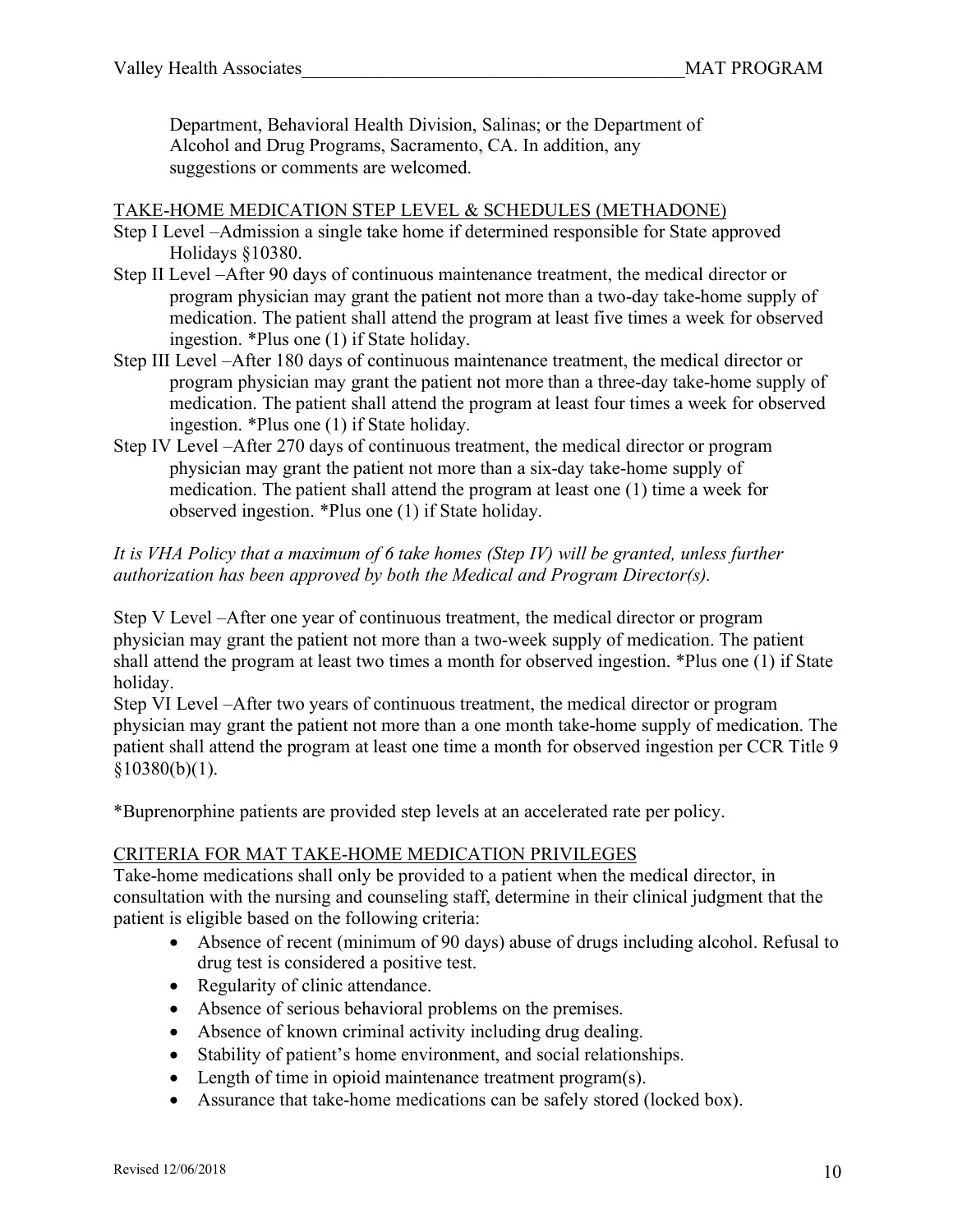- Determining the rehabilitative value of decreasing the frequency of clinic attendance versus potential risks of methadone diversion.
- Completion of a minimum of 8 group counseling sessions.
- Is in program compliance and attends all individual counseling as scheduled

# CALL IN BOTTLE CHECKS

Patients with take homes privileges will be called periodically during the course of their treatment by either the program director and/or dosing nurse and asked to physically bring in all take-home bottles. At said time the patient may or may not be required to submit a urine sample for drug screening. When the patient is called by the program director and/or dosing nurse, the patient must present all remaining doses to the nurse/program director by the close of business and requested day. The nurse will inspect the integrity of the methadone and count the number of take home bottles. Failure to come to the clinic by a given time when called will result in immediate suspension of all take home privileges. It is the patient's responsibility to notify the program in advance when the client changes his/her telephone number, person of contact, leaves for vacation, and/or is working out of town. Failure to notify clinic of changes, answering machines/voicemail malfunctions, or failure to receive messages does not relieve client from their consequences.

# INVOLUNTARY TERMINATION & FAIR HEARING PROCESS

In accordance with Title 9 of the California Code of Regulations, "a patient has a right to a predetermination fair hearing in all cases of involuntary termination from the program for cause where continued participation in the program does not create a physically threatening situation for staff or other patients." A written Notice of Termination will be given to the patient by the program staff. This notice will include the following: reason for termination; requirement(s) for continuing in the program; effective date of the intended action to terminate services; patient's right to pre-termination hearing before an impartial hearing officer; procedure for obtaining a fair hearing and having legal representation. If the patient is receiving Drug Medi-Cal benefits (Title 22) for their treatment, they will be advised in writing at least ten (10) calendar days prior to the effective date of the intended action to terminate or reduce services. This written notice shall include: action we intend to take; reason for the action; citation of the specific regulations supporting the intended action; and information for appealing the termination by requesting a fair hearing under Title 22. The patient must respond with a written notice to the program within 48 hours of receipt of termination notification in order to exercise his/her right to a predetermination hearing. The hearing will be scheduled within seven (7) working days from the time the patient requests the hearing. The hearing officer shall render a decision not later than the first working day following the hearing. A copy of the record of the proceedings and/or hearing decision shall be provided to the patient upon request. All related materials will be retained for one year.

# TERMINATING TREATMENT

A patient may elect to withdraw from the program at any time and for any reason. Medication dosages may be decreased as slowly or as rapidly as desired within our "open dose" system limits and approved by our Medical Director. If during voluntary withdrawal the patient changes his/her mind, the decrease efforts may be stopped.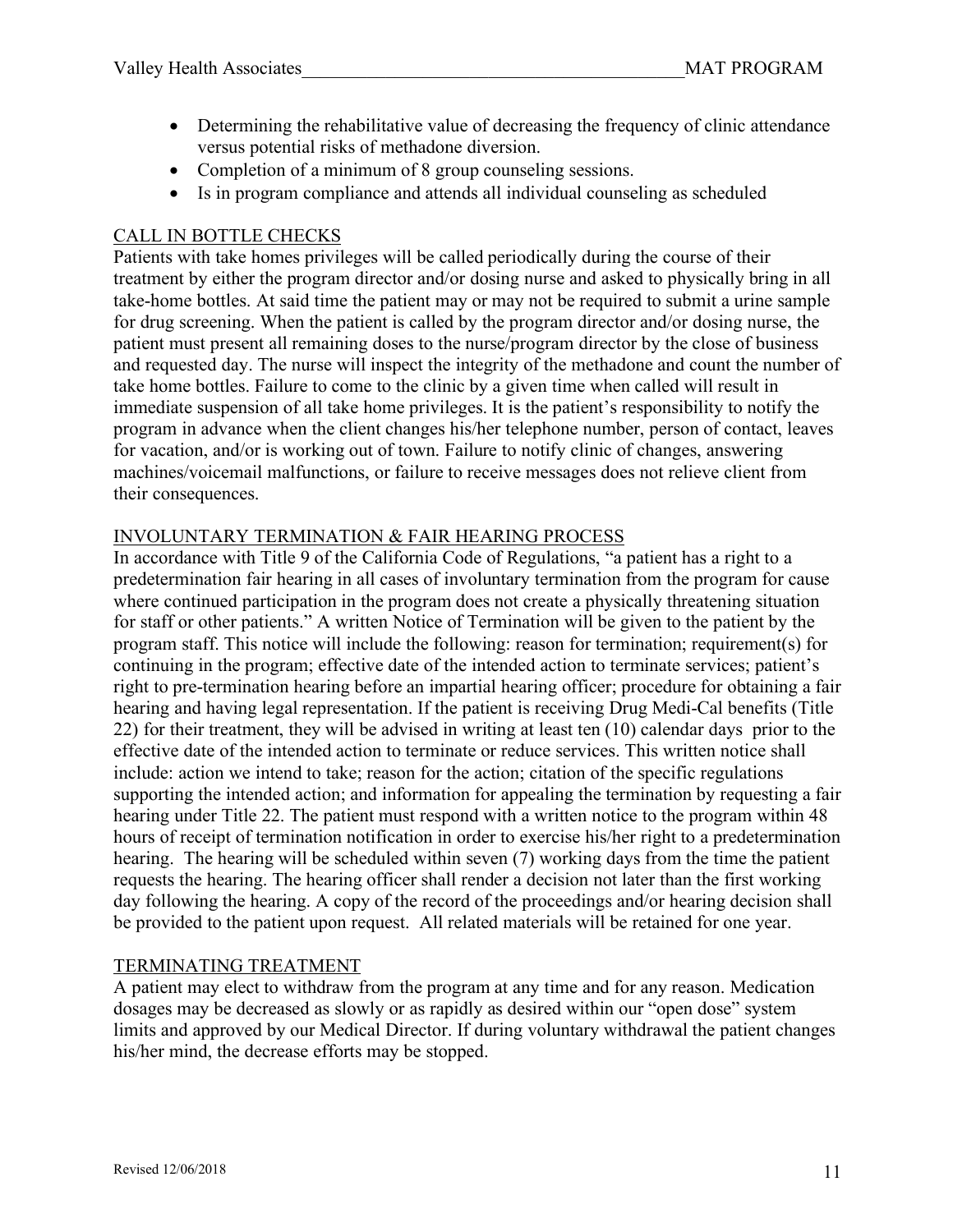Immediate involuntary discharge from treatment will occur for these reasons:

- Diversion of methadone prescribed and dispensed by VHA staff.
- Violence or threat of violence to program staff or other patients in the program.
- Verbal Abuse towards program staff or other patients in the program.
- Multiple registrations in another narcotic treatment program.
- Illicit drug usage in facility and/or surrounding area(s).
- Selling illicit drugs in facility and/or surrounding areas.

A 15-day involuntary discharge from treatment will occur for these reasons: 1.

- Noncompliance with your individual probation contract.
- Failure to comply with program rules including nonpayment of program fees.
- Verified alteration or submission of falsified urine drug screen
- Diversion from prescribed daily methadone regiment (takes homes)

\* Other forms of behaviors not indicated above may constitute an immediate and/or 15 day involuntary discharge contingent on both Executive and Medical Directors approvals.

# DRUG TESTING

The purpose of drug testing is to monitor the presence or absence of MAT medications and their metabolites and to assist in the determination of take-home status. Since specimens are randomly collected at some time during each calendar month, each patient should be prepared to give a urine specimen each day when he/she comes to the clinic. Once the patient is prompted to submit a UA, the patient will be walked to the testing area by a staff member where the patient will provided with a urine specimen bottle. It may be required that the patient provide a urine specimen under observation by a staff member. Leaving the building and/or failing to provide the required amount of urine will result in a "refusal" since state regulations specify that the program must then assume that the patient is providing a "positive" test, meaning that there is an unauthorized presence of illicit drugs.

Testing is performed by San Diego Reference Laboratory which is licensed and certified by the State Department of Health Services. All results both negative and positive are faxed directly to this office. Any test results showing the presence of illicit drugs and/or the absence of methadone and/or its metabolites, one two consecutive occasions, will result in the removal of take-home level as determined by our medical director.

Substances to be tested or analyzed in the collected patient's urine specimens include the following: methadone/buprenorphine and metabolites; heroin and other opiates; cocaine; codeine; morphine; hydrocodone; hydromorphone; amphetamines; methamphetamines; benzodiazepines; oxycodone; barbiturates; butalbital; secobarbital; phntobarbital, Phenobarbital and ETG. Testing for alcohol (via breathalyzer) is performed by our nursing staff prior to dispensing medication when a patient is suspected of alcohol use. Patients who test positive for alcohol will not receive their medication on that day.

# PREGNANCY – (FEMALE PATIENTS)

No drug or medication is absolutely safe during pregnancy, but Methadone has been taken by many pregnant women and has not shown harm to infants. The long term effects of methadone